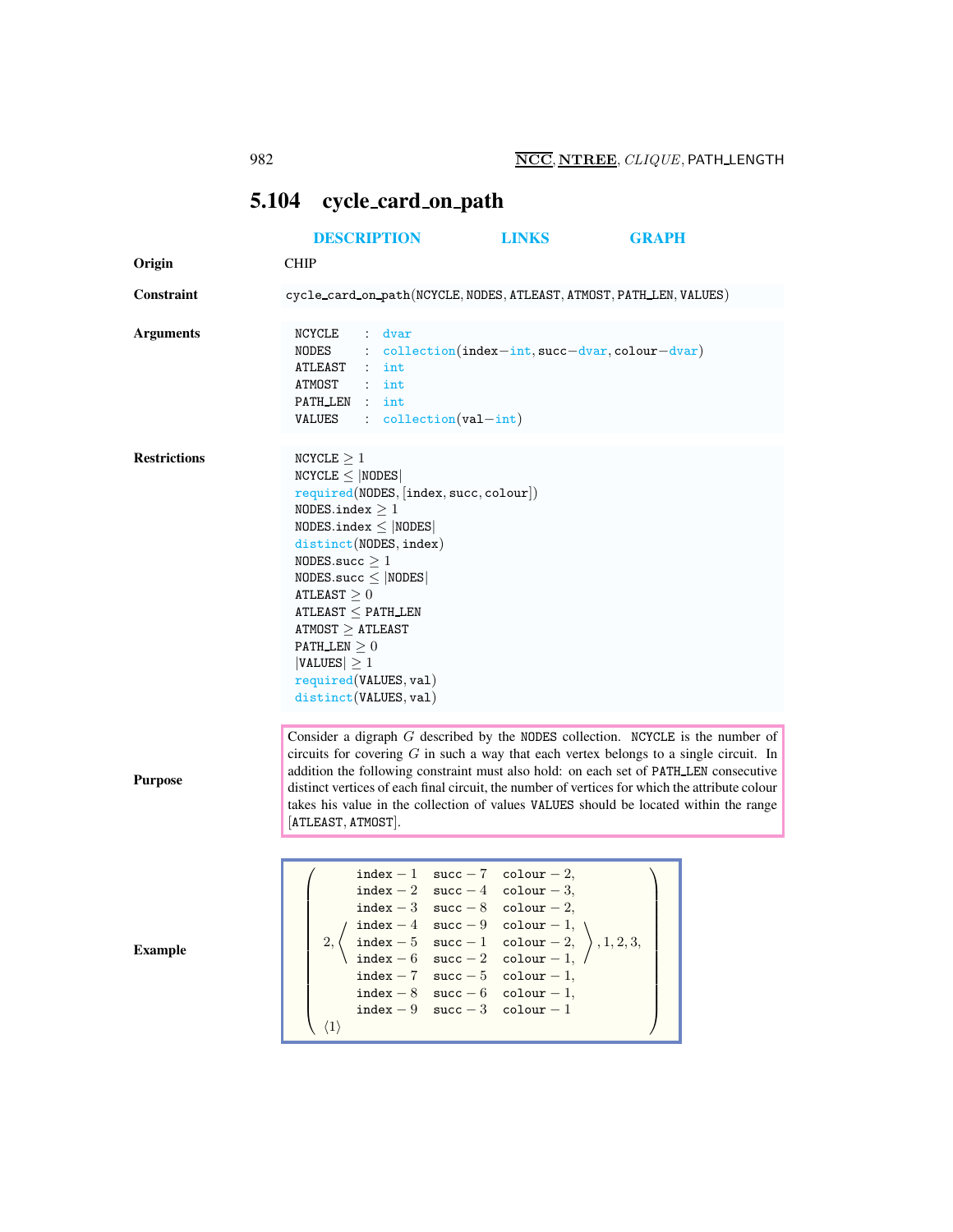<sup>20000128</sup> 983

<span id="page-1-0"></span>

|                   | The constraint cycle_card_on_path holds since the vertices of the NODES collec-<br>tion correspond to a set of disjoint circuits and since, for each set of 3 (i.e., $PATH$ LEN = 3)<br>consecutive vertices, colour 1 (i.e., the value provided by the VALUES collection) occurs at<br>least once (i.e., $ATLEAST = 1$ ) and at most twice (i.e., $ATMOST = 2$ ). |  |  |  |
|-------------------|--------------------------------------------------------------------------------------------------------------------------------------------------------------------------------------------------------------------------------------------------------------------------------------------------------------------------------------------------------------------|--|--|--|
| <b>Typical</b>    | NODES  > 2<br>NCYCLE <  NODES <br>$ATLEAST <$ PATH_LEN<br>ATMOST > 0<br>PATH LEN $>1$<br> NODES  >  VALUES <br>ATLEAST $> 0 \vee$ ATMOST $<$ PATH_LEN                                                                                                                                                                                                              |  |  |  |
| <b>Symmetries</b> | • Items of NODES are permutable.                                                                                                                                                                                                                                                                                                                                   |  |  |  |
|                   | • An occurrence of a value of NODES.colour that belongs to VALUES.val (resp.<br>does not belong to VALUES.val) can be replaced by any other value in VALUES.val<br>(resp. not in VALUES.val).                                                                                                                                                                      |  |  |  |
|                   | • ATLEAST can be decreased to any value $\geq 0$ .                                                                                                                                                                                                                                                                                                                 |  |  |  |
|                   | • ATMOST can be increased.                                                                                                                                                                                                                                                                                                                                         |  |  |  |
|                   | • Items of VALUES are permutable.                                                                                                                                                                                                                                                                                                                                  |  |  |  |
| <b>Usage</b>      | Assume that the vertices of G are partitioned into the following two categories:                                                                                                                                                                                                                                                                                   |  |  |  |
|                   | $\bullet$ Clients to visit.<br>• Depots where one can reload a vehicle.                                                                                                                                                                                                                                                                                            |  |  |  |
|                   |                                                                                                                                                                                                                                                                                                                                                                    |  |  |  |
|                   | Using the cycle_card_on_path constraint we can express a constraint like: after visiting<br>three consecutive clients we should visit a depot. This is typically not possible with the<br>atmost constraint since we do not know in advance the set of variables involved in the<br>atmost constraint.                                                             |  |  |  |
| <b>Remark</b>     | This constraint is a special case of the sequence parameter of the cycle constraint of<br><b>CHIP</b> [84, pages 121–128].                                                                                                                                                                                                                                         |  |  |  |
| See also          | <b>common keyword:</b> cycle (graph partitioning constraint).                                                                                                                                                                                                                                                                                                      |  |  |  |
|                   | used in graph description: among_low_up.                                                                                                                                                                                                                                                                                                                           |  |  |  |
| <b>Keywords</b>   | characteristic of a constraint: coloured.                                                                                                                                                                                                                                                                                                                          |  |  |  |
|                   | combinatorial object: sequence.                                                                                                                                                                                                                                                                                                                                    |  |  |  |
|                   | graph constraint,<br>constraint type:<br>graph partitioning constraint,<br>sliding sequence constraint.                                                                                                                                                                                                                                                            |  |  |  |
|                   | final graph structure: connected component, one_succ.                                                                                                                                                                                                                                                                                                              |  |  |  |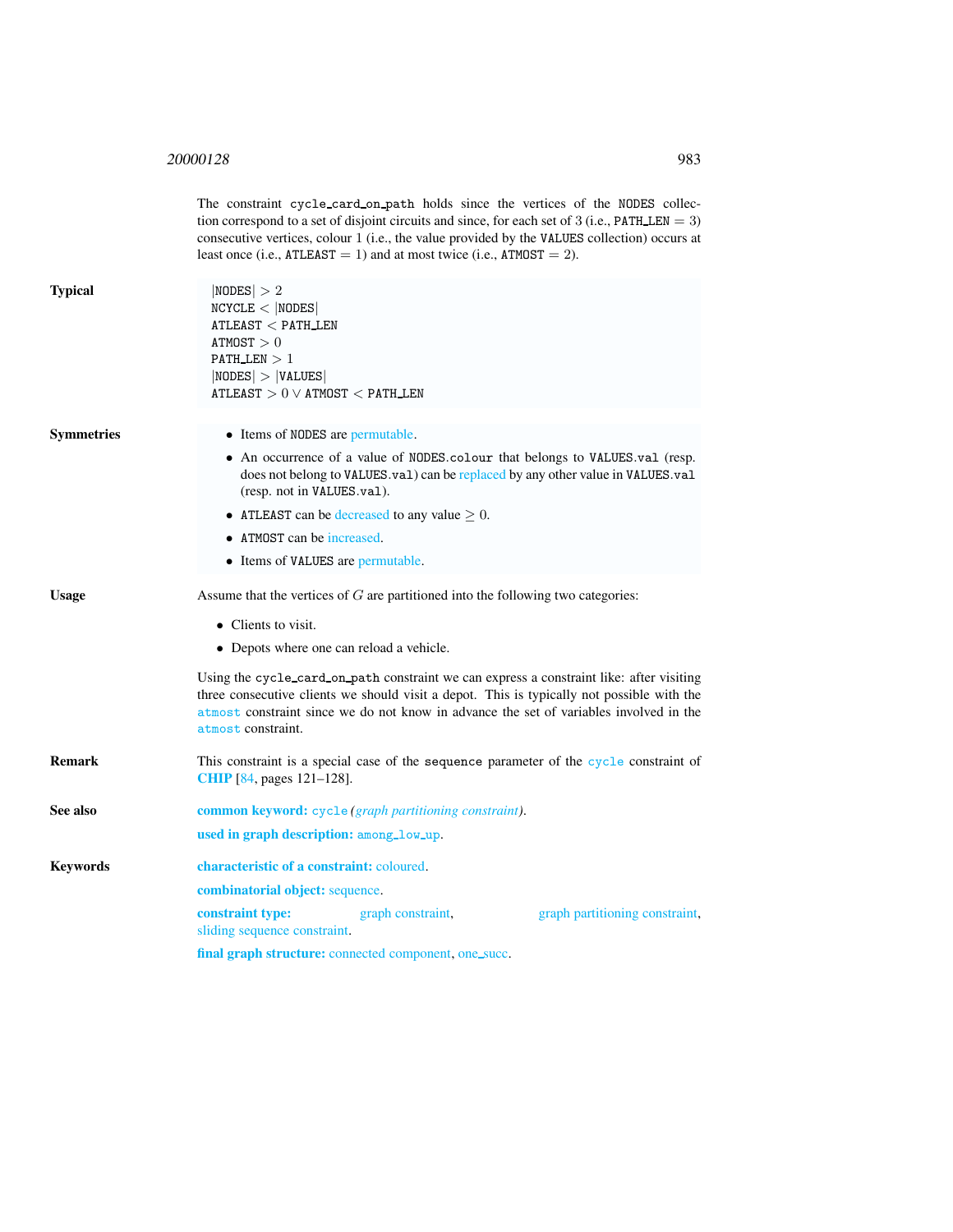| Arc input(s)          | NODES                                                                                                                                                                                                                                                                   |  |
|-----------------------|-------------------------------------------------------------------------------------------------------------------------------------------------------------------------------------------------------------------------------------------------------------------------|--|
| Arc generator         | $CLIQUE \rightarrow collection(nodes1, nodes2)$                                                                                                                                                                                                                         |  |
| Arc arity             | $\overline{2}$                                                                                                                                                                                                                                                          |  |
| Arc constraint(s)     | $nodes1.succ = nodes2.index$                                                                                                                                                                                                                                            |  |
| Graph property(ies)   | $\bullet$ NTREE= 0<br>$\bullet$ NCC= NCYCLE                                                                                                                                                                                                                             |  |
| <b>Graph class</b>    | <b>ONE_SUCC</b>                                                                                                                                                                                                                                                         |  |
| <b>Sets</b>           | PATH LENGTH (PATH LEN) $\mapsto$<br>$\left[\begin{array}{c} \text{variables} - \text{col}\left(\begin{array}{c} \text{VARIABLES}-\text{collection}(\text{var}-\text{dvar}),\\ \text{item}(\text{var}-\text{NODES}.\text{colour}) \end{array}\right) \end{array}\right)$ |  |
| Constraint(s) on sets | among_low_up(ATLEAST, ATMOST, variables, VALUES)                                                                                                                                                                                                                        |  |

Graph model Parts (A) and (B) of Figure [5.231](#page-2-1) respectively show the initial and final graph associated with the Example slot. Since we use the NCC graph property, we show the two connected components of the final graph. The constraint cycle card on path holds since all the vertices belong to a circuit (i.e.,  $\mathbf{N} \mathbf{T} \mathbf{R} \mathbf{E} \mathbf{E} = 0$ ) and since for each set of three consecutive vertices, colour 1 occurs at least once and at most twice (i.e., the among low up constraint holds).



<span id="page-2-1"></span>Figure 5.231: Initial and final graph of the cycle card on path constraint

<span id="page-2-0"></span>